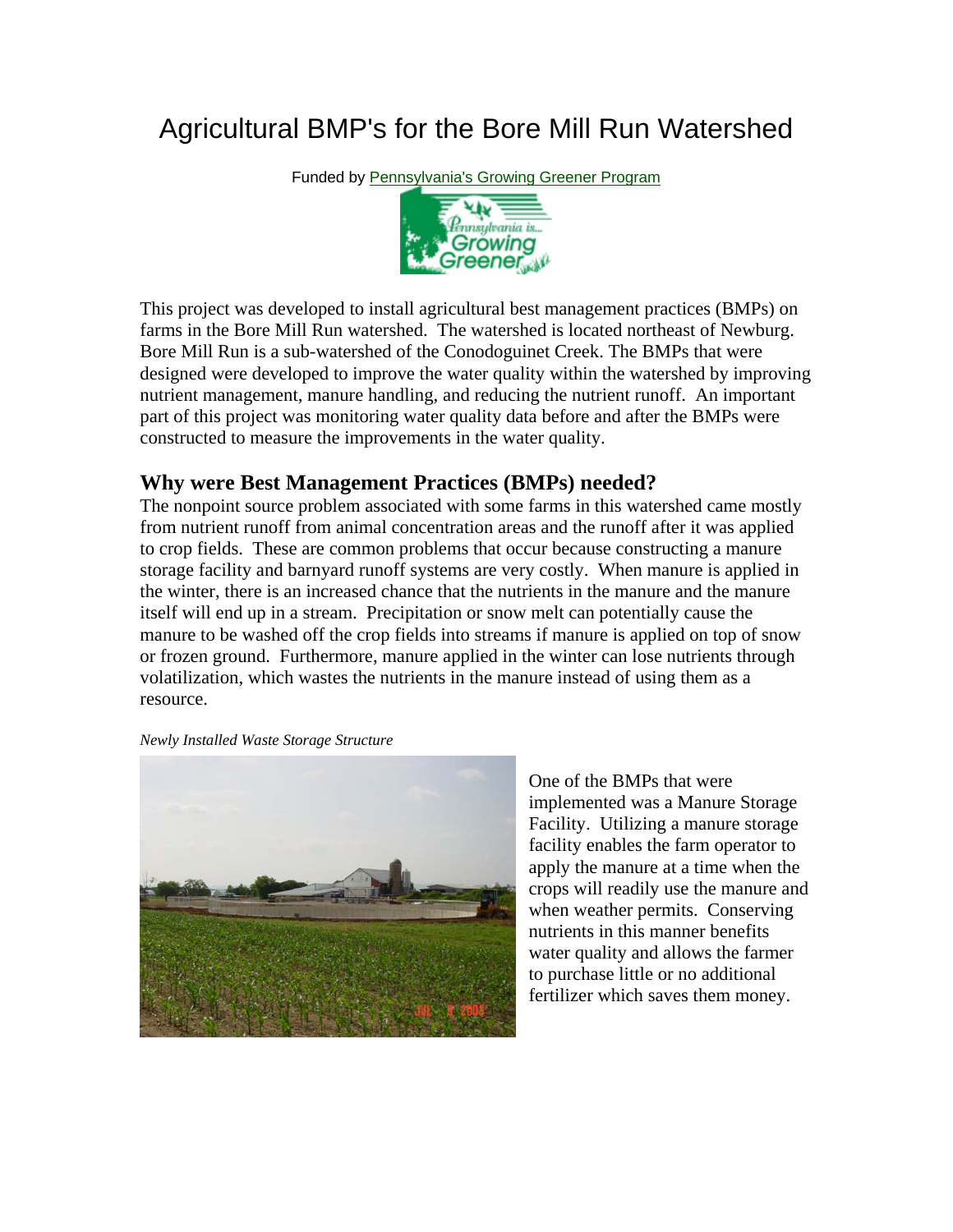

*Before: Sediment and Nutrient Buildup in Pond After: View of Pond Base Nutrient Removal*

Approximately 1450 tons of nutrient rich material was removed from the pond during the cleanup process. A representative sample was tested to determine the actual nutrient content. \*\*From the sample analysis, the amount of nutrients removed from the water source could be determined.

| <b>Nutrients Removed from the Pond</b> |               |
|----------------------------------------|---------------|
| Nitrogen                               | $19,616$ lbs. |
| P <sub>2</sub> O <sub>5</sub>          | 5,086 lbs.    |
| K2O                                    | 18,017 lbs.   |
| Ammonia N                              | 872 lbs.      |

*\*\*Tested Analysis N-P2O5-K20 – Ammonia N: 13.5 – 3.5 – 12.4 – 0.6 (lbs. per ton)* 



*Concrete flooring was poured at heavy use areas*

Manure runoff from animal concentration areas (areas where animals spend a lot of time) also needed to be managed to prevent contamination. There were multiple BMPs that were installed including: barnyard roof runoff management, surface water controls, runoff controls, and heavy use area protection. Due to the large scale of the project, additional funds from the USDA EQIP program and the PA Chesapeake Bay Program were allocated to assist with project implementation.